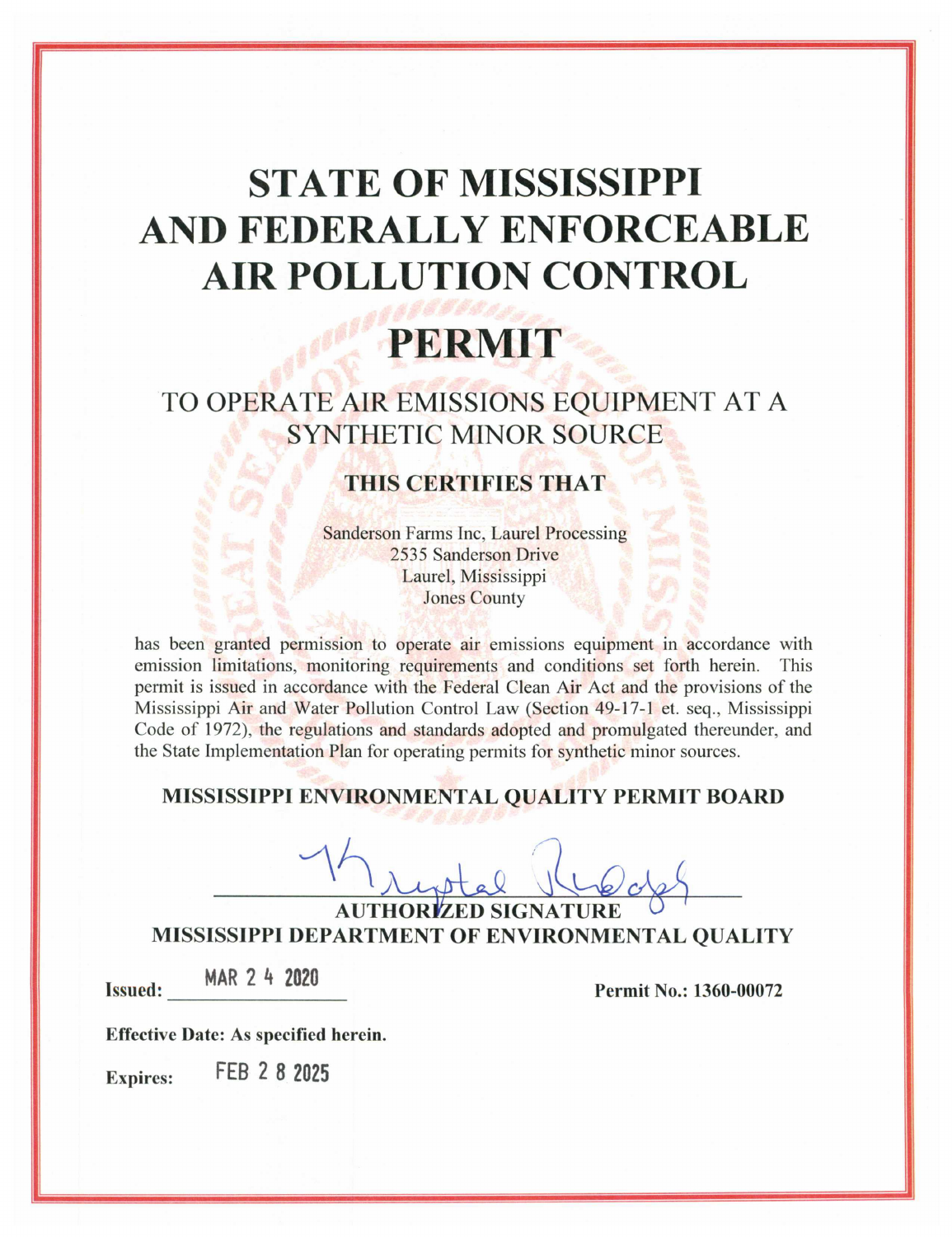#### **Section 1.**

#### **A. GENERAL CONDITIONS**

1. This permit is for air pollution control purposes only.

(Ref.: 11 Miss. Admin. Code Pt. 2, R. 2.1.D.)

2. This permit is a Federally-approved permit to operate a synthetic minor source as described in 11 Miss. Admin. Code Pt. 2, R. 2.4.D.

(Ref.: 11 Miss. Admin. Code Pt. 2, R. 2.4.D.)

3. Any activities not identified in the application are not authorized by this permit.

(Ref.: Miss. Code Ann. 49-17-29 1.b)

4. The knowing submittal of a permit application with false information may serve as the basis for the Permit Board to void the permit issued pursuant thereto or subject the applicant to penalties for constructing or operating without a valid permit.

(Ref.: 11 Miss. Admin. Code Pt. 2, R. 2.2.B(5).)

5. The issuance of a permit does not release the permittee from liability for constructing or operating air emissions equipment in violation of any applicable statute, rule, or regulation of state or federal environmental authorities.

(Ref.: 11 Miss. Admin. Code Pt. 2, R. 2.2.B(7).)

6. It shall not be a defense for a permittee in an enforcement action that it would have been necessary to halt or reduce the permitted activity in order to maintain compliance with the conditions of this permit unless halting or reducing activity would create an imminent and substantial endangerment threatening the public health and safety of the lives and property of the people of this state.

(Ref.: 11 Miss. Admin. Code Pt. 2, R. 2.2.B(15)(a).)

7. The issuance of this permit does not convey any property rights in either real or personal property, or any exclusive privileges, nor does it authorize any injury to private property or any invasion of personal rights, nor any infringement of Federal, State or local laws or regulations.

(Ref.: 11 Miss. Admin. Code Pt. 2, R. 2.2.B(15)(c).)

8. The permittee shall allow the Mississippi Department of Environmental Quality Office of Pollution Control and the Mississippi Environmental Quality Permit Board and/or their authorized representatives, upon the presentation of credentials: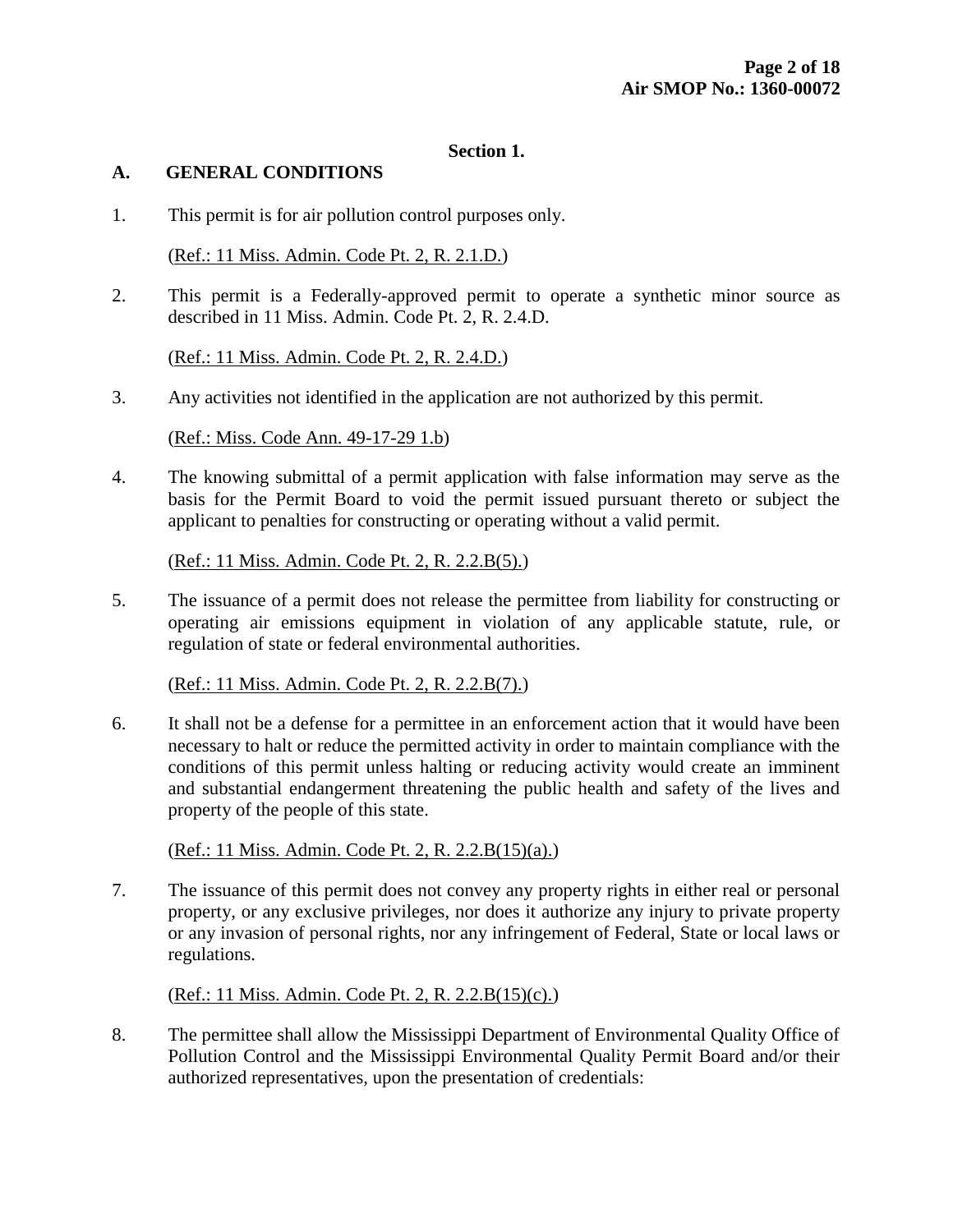- a. To enter upon the permittee's premises where an air emission source is located or in which any records are required to be kept under the terms and conditions of this permit, and
- b. At reasonable times to have access to and copy any records required to be kept under the terms and conditions of this permit; to inspect any monitoring equipment or monitoring method required in this permit; and to sample any air emission.

#### (Ref.: Miss. Code Ann. 49-17-21)

9. Except for data determined to be confidential under the Mississippi Air & Water Pollution Control Law, all reports prepared in accordance with the terms of this permit shall be available for public inspection at the offices of the Mississippi Department of Environmental Quality Office of Pollution Control.

## (Ref.: Miss. Code Ann. 49-17-39)

10. The provisions of this permit are severable. If any provision of this permit, or the application of any provision of this permit to any circumstances, is challenged or held invalid, the validity of the remaining permit provisions and/or portions thereof or their application to other persons or sets of circumstances, shall not be affected thereby.

## (Ref.: 11 Miss. Admin. Code Pt. 2, R. 2.1.D(7).)

- 11. This permit does not authorize a modification as defined in Regulation 11 Miss. Admin. Code Pt. 2, Ch.2., "Permit Regulations for the Construction and/or Operation of Air Emission Equipment." A modification may require a Permit to Construct and a modification of this permit. Modification is defined as "Any physical change in or change in the method of operation of a facility which increases the actual emissions or the potential uncontrolled emissions of any air pollutant subject to regulation under the Federal Act emitted into the atmosphere by that facility or which results in the emission of any air pollutant subject to regulation under the Federal Act into the atmosphere not previously emitted. A physical change or change in the method of operation shall not include:
	- a. Routine maintenance, repair, and replacement;
	- b. Use of an alternative fuel or raw material by reason of an order under Sections 2(a) and (b) of the Federal Energy Supply and Environmental Coordination Act of 1974 (or any superseding legislation) or by reason of a natural gas curtailment plan pursuant to the Federal Power Act;
	- c. Use of an alternative fuel by reason of an order or rule under Section 125 of the Federal Act;
	- d. Use of an alternative fuel or raw material by a stationary source which: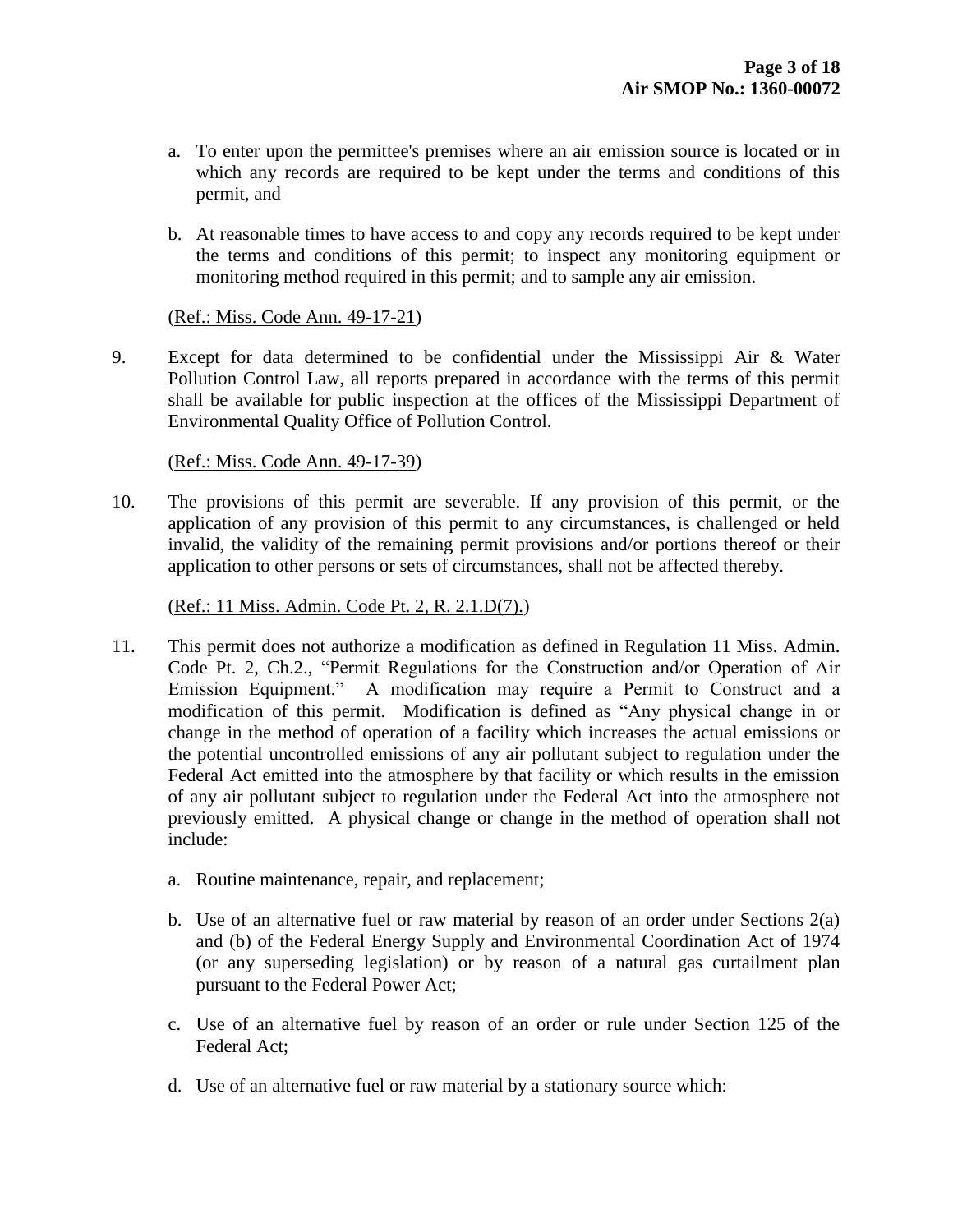- (1) The source was capable of accommodating before January 6, 1975, unless such change would be prohibited under any federally enforceable permit condition which was established after January 6, 1975, pursuant to 40 CFR 52.21 or under regulations approved pursuant to 40 CFR Part 51, Subpart I, or 40 CFR 51.166; or
- (2) The source is approved to use under any permit issued under 40 CFR 52.21 or under regulations approved pursuant to 40 CFR Part 51, Subpart I, or 40 CFR 51.166;
- e. An increase in the hours of operation or in the production rate unless such change would be prohibited under any federally enforceable permit condition which was established after January 6, 1975, pursuant to 40 CFR 52.21 or under regulations approved pursuant to 40 CFR Part 51, Subpart I or 40 CFR 51.166; or
- f. Any change in ownership of the stationary source.

(Ref.: 11 Miss. Admin. Code Pt. 2, R. 2.1.C(15).)

## **B. GENERAL OPERATIONAL CONDITIONS**

1. Should the Executive Director of the Mississippi Department of Environmental Quality declare an Air Pollution Emergency Episode, the permittee will be required to operate in accordance with the permittee's previously approved Emissions Reduction Schedule or, in the absence of an approved schedule, with the appropriate requirements specified in Regulation, 11 Miss. Admin. Code Pt. 2, "Regulations for the Prevention of Air Pollution Emergency Episodes" for the level of emergency declared.

#### (Ref.: 11 Miss. Admin. Code Pt. 2, R. 2.10.)

2. Any diversion from or bypass of collection and control facilities is prohibited, except as provided for in 11 Miss. Admin. Code Pt. 2, R. 1.10., "Air Emission Regulations for the Prevention, Abatement, and Control of Air Contaminants."

(Ref.: 11 Miss. Admin. Code Pt. 2, R. 1.10.)

3. Solids removed in the course of control of air emissions shall be disposed of in a manner such as to prevent the solids from becoming windborne and to prevent the materials from entering State waters without the proper environmental permits.

(Ref.: Miss. Code Ann. 49-17-29 1.a(i and ii))

- 4. Except as otherwise specified herein, the permittee shall be subject to the following provisions with respect to upsets, startups, and shutdowns.
	- a. Upsets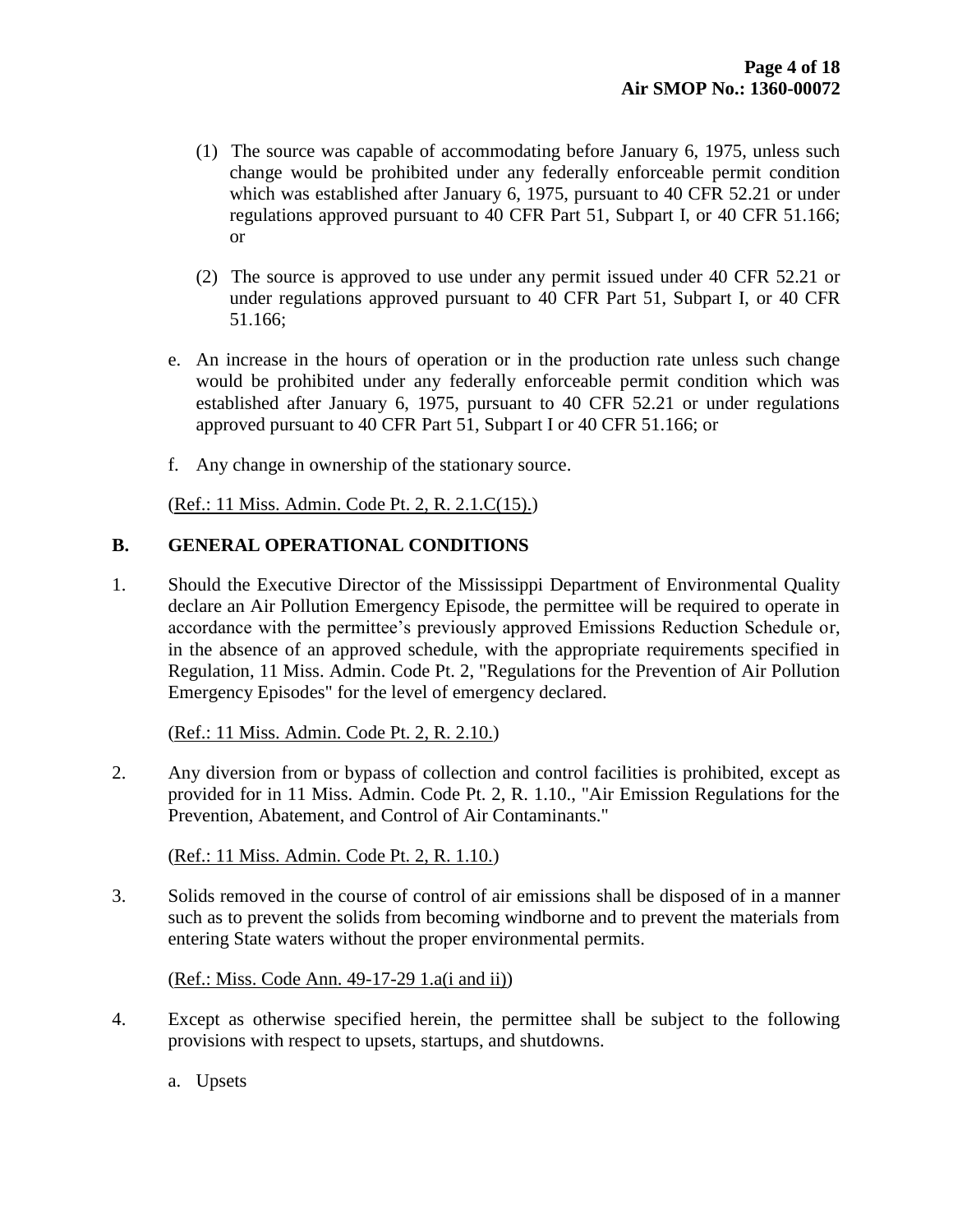- (1) For an upset defined in 11 Miss. Admin. Code Pt. 2, R. 1.2., the Commission may pursue an enforcement action for noncompliance with an emission standard or other requirement of an applicable rule, regulation, or permit. In determining whether to pursue enforcement action, and/or the appropriate enforcement action to take, the Commission may consider whether the source has demonstrated through properly signed contemporaneous operating logs or other relevant evidence the following:
	- (i) An upset occurred and that the source can identify the cause(s) of the upset;
	- (ii) The source was at the time being properly operated;
	- (iii) During the upset the source took all reasonable steps to minimize levels of emissions that exceeded the emission standard or other requirement of an applicable rule, regulation, or permit;
	- (iv) That within 5 working days of the time the upset began, the source submitted a written report to the Department describing the upset, the steps taken to mitigate excess emissions or any other noncompliance, and the corrective actions taken and;
	- (v) That as soon as practicable but no later than 24 hours of becoming aware of an upset that caused an immediate adverse impact to human health or the environment beyond the source boundary or caused a general nuisance to the public, the source provided notification to the Department.
- (2) In any enforcement proceeding by the Commission, the source seeking to establish the occurrence of an upset has the burden of proof.
- (3) This provision is in addition to any upset provision contained in any applicable requirement.
- (4) These upset provisions apply only to enforcement actions by the Commission and are not intended to prohibit EPA or third party enforcement actions.
- b. Startups and Shutdowns (as defined by 11 Miss. Admin. Code Pt. 2, R. 1.2.)
	- (1) Startups and shutdowns are part of normal source operation. Emission limitations apply during startups and shutdowns unless source specific emission limitations or work practice standards for startups and shutdowns are defined by an applicable rule, regulation, or permit.
	- (2) Where the source is unable to comply with existing emission limitations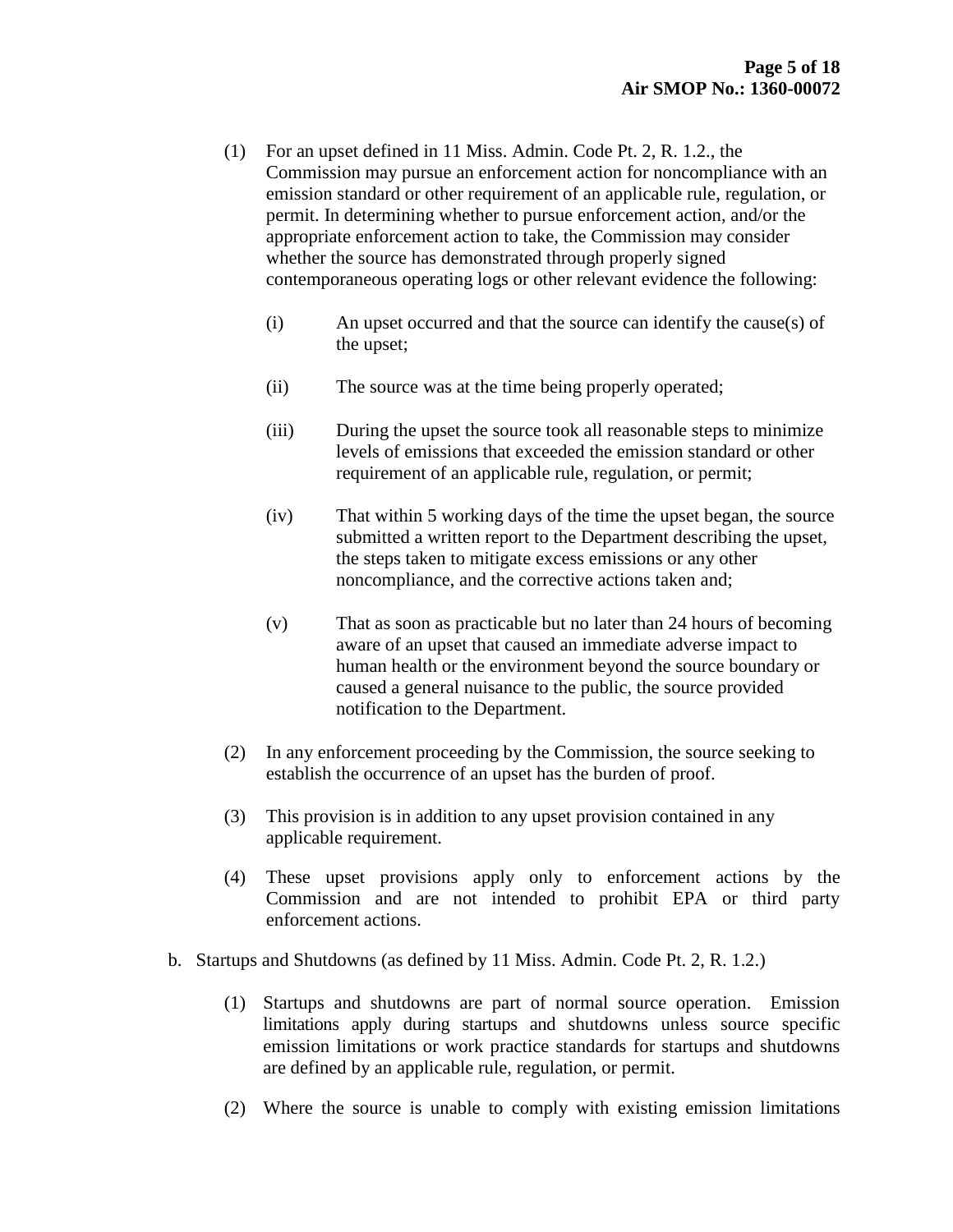established under the State Implementation Plan (SIP) and defined in this regulation, 11 Mississippi Administrative Code, Part 2, Chapter 1, the Department will consider establishing source specific emission limitations or work practice standards for startups and shutdowns. Source specific emission limitations or work practice standards established for startups and shutdowns are subject to the requirements prescribed in 11 Miss. Admin. Code Pt. 2, R. 1.10.B(2)(a) through (e).

(3) Where an upset as defined in Rule 1.2 occurs during startup or shutdown, see the upset requirements above.

## (Ref.: 11 Miss. Admin. Code Pt. 2, R. 1.10.)

- 5. Compliance Testing: Regarding compliance testing:
	- a. The results of any emissions sampling and analysis shall be expressed both in units consistent with the standards set forth in any Applicable Rules and Regulations or this permit and in units of mass per time.
	- b. Compliance testing will be performed at the expense of the permittee.
	- c. Each emission sampling and analysis report shall include but not be limited to the following:
		- (1) Detailed description of testing procedures;
		- (2) Sample calculation(s);
		- (3) Results; and
		- (4) Comparison of results to all Applicable Rules and Regulations and to emission limitations in the permit.

(Ref.: 11 Miss. Admin. Code Pt. 2, R. 2.6.B(3), (4), and (6).)

#### **C. PERMIT RENEWAL / MODIFICATION / TRANSFER / TERMINATION**

1. For renewal of this permit, the applicant shall make application not less than one-hundred eighty (180) days prior to the expiration date of the permit substantiated with current emissions data, test results or reports or other data as deemed necessary by the Mississippi Environmental Quality Permit Board. If the applicant submits a timely and complete application pursuant to this paragraph and the Permit Board, through no fault of the applicant, fails to act on the application on or before the expiration date of the existing permit, the applicant shall continue to operate the stationary source under the terms and conditions of the expired permit, which shall remain in effect until final action on the application is taken by the Permit Board. Permit expiration terminates the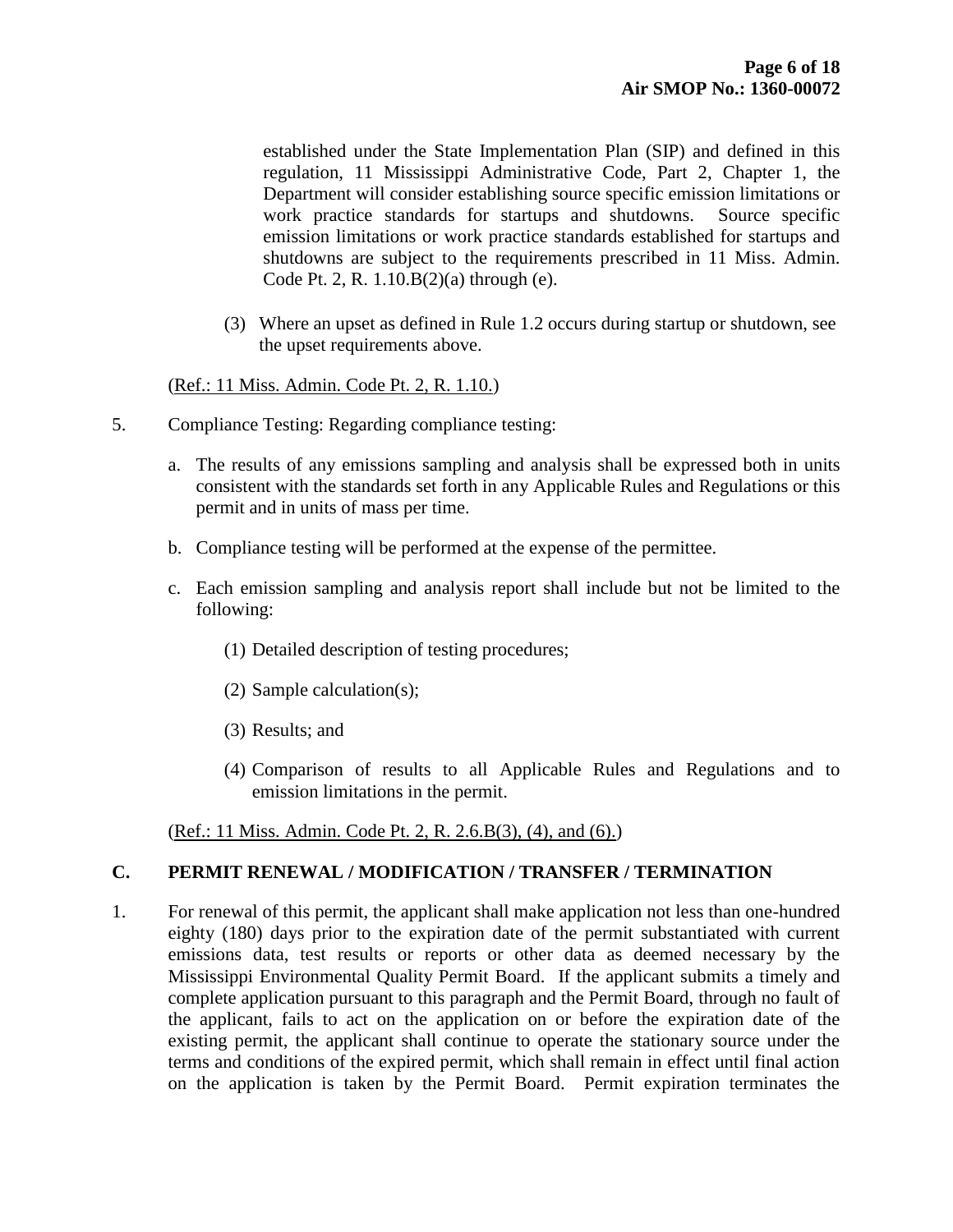source's ability to operate unless a timely and complete renewal application has been submitted.

(Ref.: 11 Miss. Admin. Code Pt. 2, R. 2.8.)

2. The permittee shall furnish to the DEQ within a reasonable time any information the DEQ may request in writing to determine whether cause exists for modifying, revoking and reissuing, or terminating the permit or to determine compliance with the permit. Upon request, the permittee shall also furnish to the DEQ copies of records required to be kept by the permit or, for information claimed to be confidential, the permittee shall furnish such records to the DEQ along with a claim of confidentiality. The permittee may furnish such records directly to the Administrator along with a claim of confidentiality.

(Ref.: 11 Miss. Admin. Code Pt. 2, R. 2.2.B(15)(d).)

3. The permit and/or any part thereof may be modified, revoked, reopened, and reissued, or terminated for cause. Sufficient cause for a permit to be reopened shall exist when an air emissions stationary source becomes subject to Title V. The filing of a request by the permittee for a permit modification, revocation and reissuance, or termination, or of a notification of planned changes or anticipated noncompliance does not stay any permit condition.

#### (Ref.: 11 Miss. Admin. Code Pt. 2, R. 2.2.B(15)(b).)

- 4. After notice and opportunity for a hearing, this permit may be modified, suspended, or revoked in whole or in part during its term for cause including, but not limited to:
	- a. Persistent violation of any terms or conditions of this permit.
	- b. Obtaining this permit by misrepresentation or failure to disclose fully all relevant facts; or
	- c. A change in federal, state, or local laws or regulations that require either a temporary or permanent reduction or elimination of previously authorized air emission.

(Ref.: 11 Miss. Admin. Code Pt. 2, R. 2.2.C.)

5. This permit may only be transferred upon approval of the Mississippi Environmental Quality Permit Board.

(Ref.: 11 Miss. Admin. Code Pt. 2, R. 2.16.B.)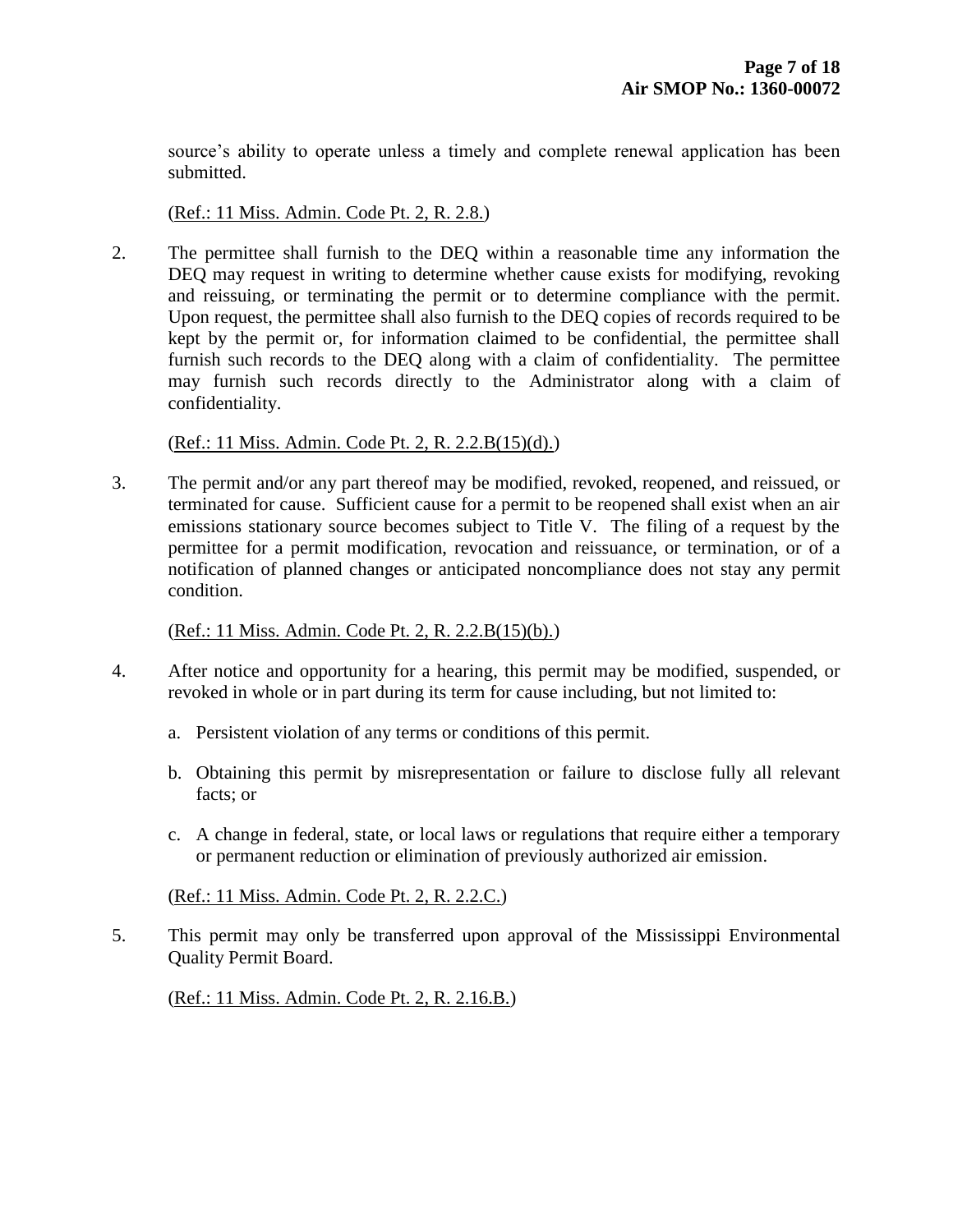# **SECTION 2 EMISSION POINT DESCRIPTION**

The permittee is authorized to operate air emissions equipment, as described in the following table.

| <b>Emission</b><br>Point | <b>Description</b>                                                                                                                            |
|--------------------------|-----------------------------------------------------------------------------------------------------------------------------------------------|
| AA-001                   | 12.6 MMBtu/hr Duel-Fuel Fired Boiler<br>Natural gas-fired or Distillate fuel-fired<br><b>Construction Date: 2011</b>                          |
| $AA-002$                 | 12.6 MMBtu/hr Duel-Fuel Fired Boiler<br>Natural gas-fired or Distillate fuel-fired<br><b>Construction Date: 1981</b>                          |
| $AA-003$                 | 10,000 gallon Diesel Fuel Storage Tank                                                                                                        |
| $AA-004$                 | <b>Combustion Equipment</b><br>(including make-up air units, space heaters, and desiccants) with a combined rated capacity of 10.656 MMBtu/hr |
| $AA-005$                 | Temporary Boiler<br>17 MMBtu/hr or less<br>Natural gas-fired or Distillate fuel-fired                                                         |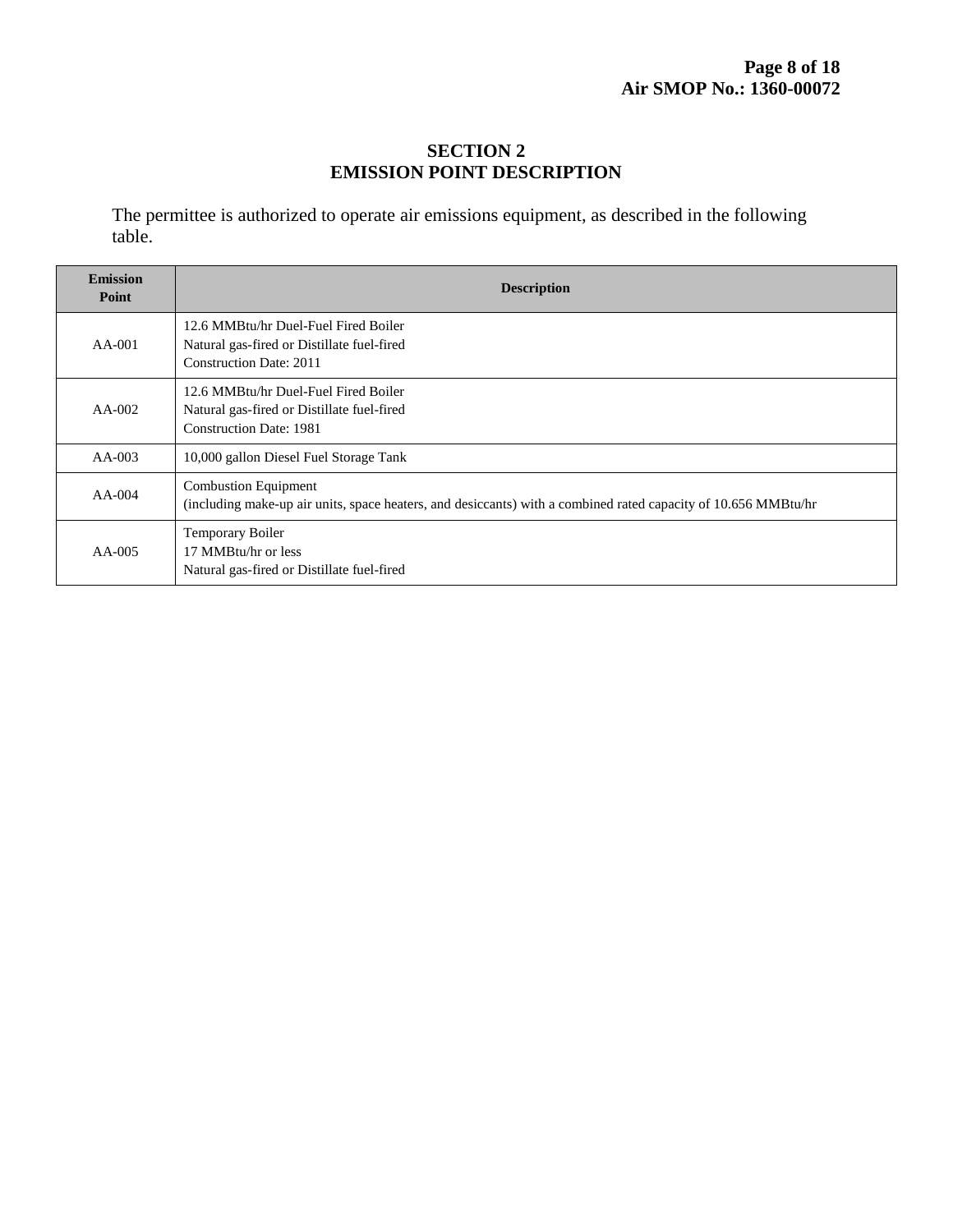| <b>Emission</b><br>Point             | <b>Applicable Requirement</b>                                                                                                                                                                   | <b>Condition</b><br>Number(s) | Pollutant/<br>Parameter                             | <b>Limitation/Standard</b>                                   |
|--------------------------------------|-------------------------------------------------------------------------------------------------------------------------------------------------------------------------------------------------|-------------------------------|-----------------------------------------------------|--------------------------------------------------------------|
| Facility-Wide                        | 11 Miss. Admin. Code Pt. 2, R. 1.3.A.                                                                                                                                                           | 3.1                           | Smoke                                               | Opacity shall not exceed 40%                                 |
|                                      | 11 Miss. Admin. Code Pt. 2, R. 1.3.B.                                                                                                                                                           | 3.2                           |                                                     |                                                              |
|                                      | 11 Miss. Admin. Code Pt. 2, R. 1.3.F(1).                                                                                                                                                        | 3.3                           | PM<br>(Filterable Only)                             | Emissions shall not exceed $E = 4.1 p^{0.67}$                |
|                                      | 11 Miss. Admin. Code Pt. 2, R. 2.2.B(10).                                                                                                                                                       | 3.4                           | SO <sub>2</sub>                                     | Emissions shall not exceed 99.0 tpy.                         |
| AA-001<br>AA-002<br>AA-004<br>AA-005 | 11 Miss. Admin. Code Pt. 2, R. 1.3.D(1)(b).                                                                                                                                                     | 3.5                           | PM<br>(Filterable only)                             | Emissions shall not exceed $E = 0.8808 * I^{-0.1667}$        |
|                                      | 11 Miss. Admin. Code Pt. 2, R. 1.4.A(1).                                                                                                                                                        | 3.6                           | SO <sub>2</sub>                                     | Emissions shall not exceed<br>4.8 lbs/MMBtu                  |
|                                      | 40 CFR 60.40c(a)                                                                                                                                                                                | 3.7                           | SO <sub>2</sub>                                     | General Applicability                                        |
| AA-001                               | (Standards of Performance for Industrial-<br><b>Commercial-Institutional Steam Generating</b><br>Units)                                                                                         |                               |                                                     |                                                              |
|                                      | 40 CFR 60, Subpart Dc                                                                                                                                                                           |                               |                                                     |                                                              |
| AA-001                               | 40 CFR 60.42c(d), (h), (i), Subpart Dc                                                                                                                                                          |                               | Fuel                                                | Distillate Fuel sulfur content shall not exceed              |
| AA-002                               | 11 Miss. Admin. Code Pt. 2, R. 2.2.B(10).                                                                                                                                                       | 3.8                           | Requirements                                        | 0.5% by weight.<br>Shall submit fuel supplier certification. |
| AA-001<br>AA-002                     | 40 CFR 63.11237, 63.11194<br>(National Emission Standards for<br>Hazardous Air Pollutants for Industrial,<br>Commercial, and Institutional Boilers Area<br>Source)<br>40 CFR 63, Subpart JJJJJJ | 3.9                           | <b>HAPs</b>                                         | General Applicability                                        |
| AA-005                               | 40 CFR 60.40c(a), (i), 60.41c, Subpart Dc                                                                                                                                                       | 3.10                          | SO <sub>2</sub><br>$\mathbf{PM}$<br>NO <sub>x</sub> | General Applicability                                        |

# **SECTION 3 EMISSION LIMITATIONS AND STANDARDS**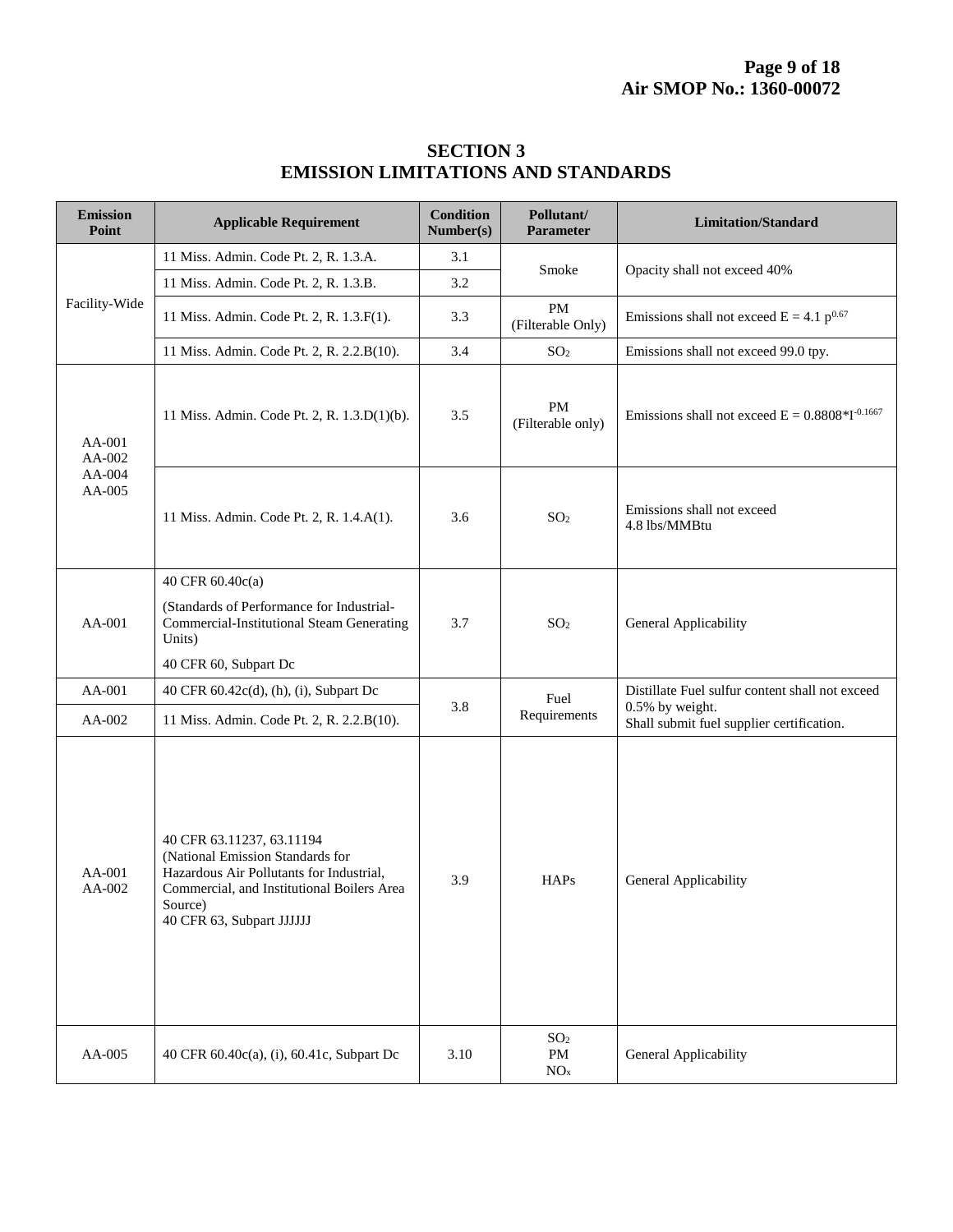- 3.1. For the entire facility, the permittee shall not cause, permit, or allow the emission of smoke from a point source into the open air from any manufacturing, industrial, commercial or waste disposal process which exceeds 40 percent opacity subject to the exceptions provided in (a) and (b).
	- a) Startup operations may produce emissions which exceed 40 percent opacity for up to 15 minutes per startup in any one hour and not to exceed three startups per stack in any 24-hour period.
	- b) Emissions resulting from soot blowing operations shall be permitted provided such emissions do not exceed 60 percent opacity, and provided further that the aggregate duration of such emissions during any twenty-four-hour period does not exceed ten (10) minutes per billion BTU gross heating value of fuel in any one hour.

(Ref.: 11 Miss. Admin. Code Pt. 2, R. 1.3.A.)

3.2. For the entire facility, except as otherwise specified or limited herein, the permittee shall not cause, allow, or permit the discharge into the ambient air from any point source or emissions, any air contaminant of such opacity as to obscure an observer's view to a degree in excess of 40 percent opacity, equivalent to that provided in Condition 3.1. This shall not apply to vision obscuration caused by uncombined water droplets.

(Ref.: 11 Miss. Admin. Code Pt. 2, R. 1.3.B.)

3.3. For the entire facility, the permittee shall not allow the emission of particulate matter in total quantities in any one hour from any manufacturing process, which includes any associated stacks, vents, outlets or combination thereof, to exceed the amount determined by the relationship

 $E = 4.1 p^{0.67}$ 

where E is the emission rate in pounds per hour (lb/hr) and p is the process weight input rate in tons per year (tpy).

Conveyor discharge of course solid matter may be allowed if no nuisance is created beyond the property boundary where the discharge occurs.

(Ref.: 11 Miss. Admin. Code Pt. 2, R. 1.3.F(1).)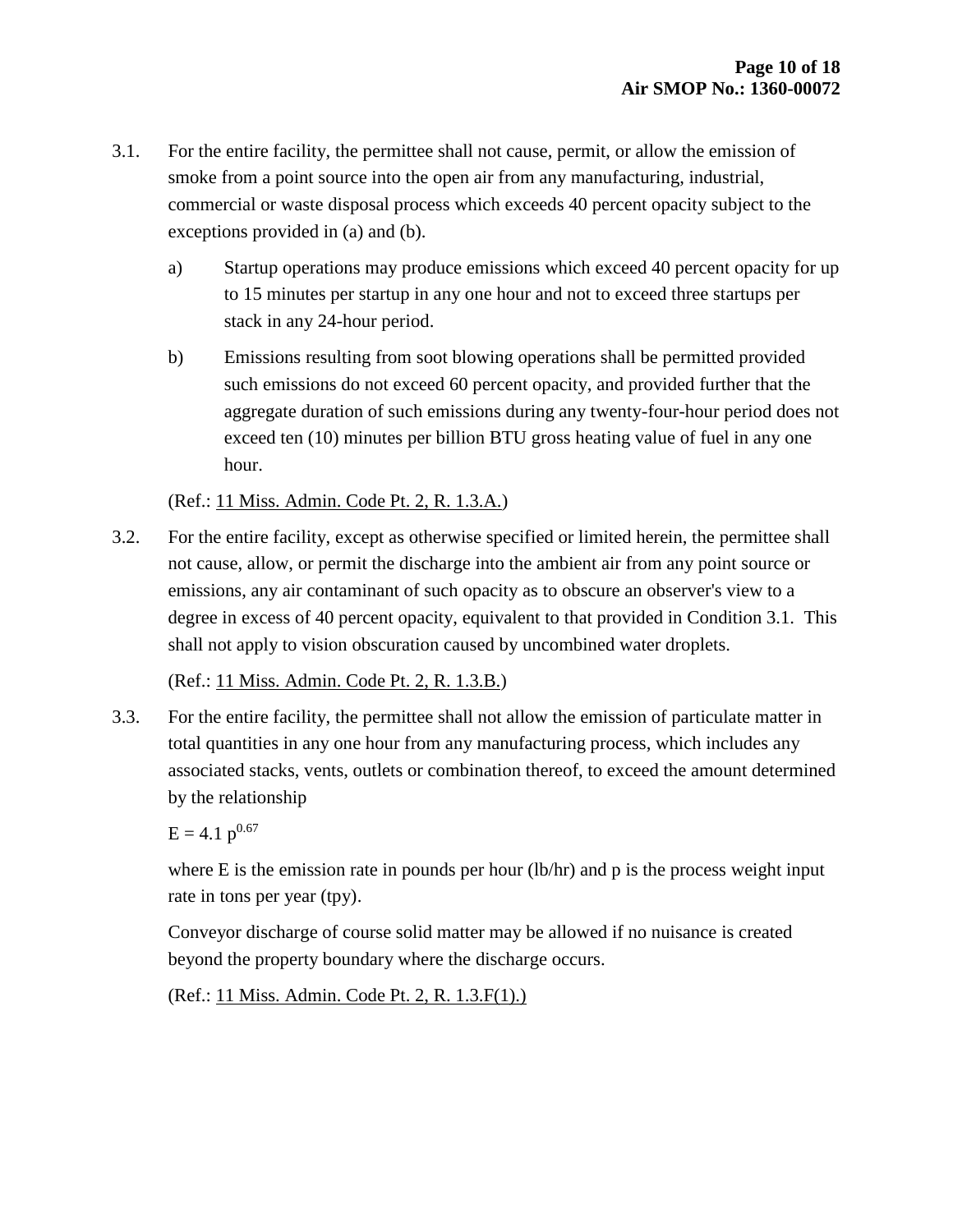3.4. For the entire facility, the permittee shall limit the emissions of sulfur dioxide  $(SO<sub>2</sub>)$  to no more than 99.0 tons per year (tpy), as determined on a 12-month rolling basis.

(Ref.: 11 Miss. Admin. Code Pt. 2, R. 2.2.B(10).)

3.5. For Emission Points AA-001, AA-002, AA-004, and AA-005, the maximum permissible emission of ash and/or particulate matter for fossil fuel burning installations equal to or greater than 10 million BTU per hour heat input but less than 10,000 million BTU per hour heat input shall not exceed an emission rate as determined by the relationship

 $E=0.8808 * I^{-0.1667}$ 

where E is the emission rate in pounds per million BTU per hour heat input and I is the heat input in millions of BTU per hour.

(Ref.: 11 Miss. Admin. Code Pt. 2, R. 1.3.D(1)(b).)

3.6. For Emission Points AA-001, AA-002, AA-004, and AA-005, the permittee shall not discharge sulfur oxides from any fuel burning installation in which fuel is burned primarily to produce heat or power by indirect heat transfer in excess of 4.8 pounds (measured as sulfur dioxide) per million BTU heat input.

(Ref.: 11 Miss. Admin. Code Pt. 2, R. 1.4.A(1).)

3.7. For Emission Point AA-001, the permittee is subject to and shall comply with all applicable requirements of the Standards of Performance for Industrial-Commercial-Institutional Steam Generating Units (40 CFR Part 60, Subpart Dc).

(Ref.: 40 CFR 60.40c(a), 60.41c, Subpart Dc)

3.8. For Emission Points AA-001 and AA-002, the permittee shall not combust fuel oil containing greater than 0.5% sulfur by weight. The fuel oil sulfur limit applies at all times, including periods of startup, shutdown, and malfunction. Compliance with the fuel oil limit shall be determined based on a certification from the fuel supplier.

(Ref.: 40 CFR 60.42c(d), (h), (i), Subpart Dc, 11 Miss. Admin. Code Pt. 2, R. 2.2.B(10).)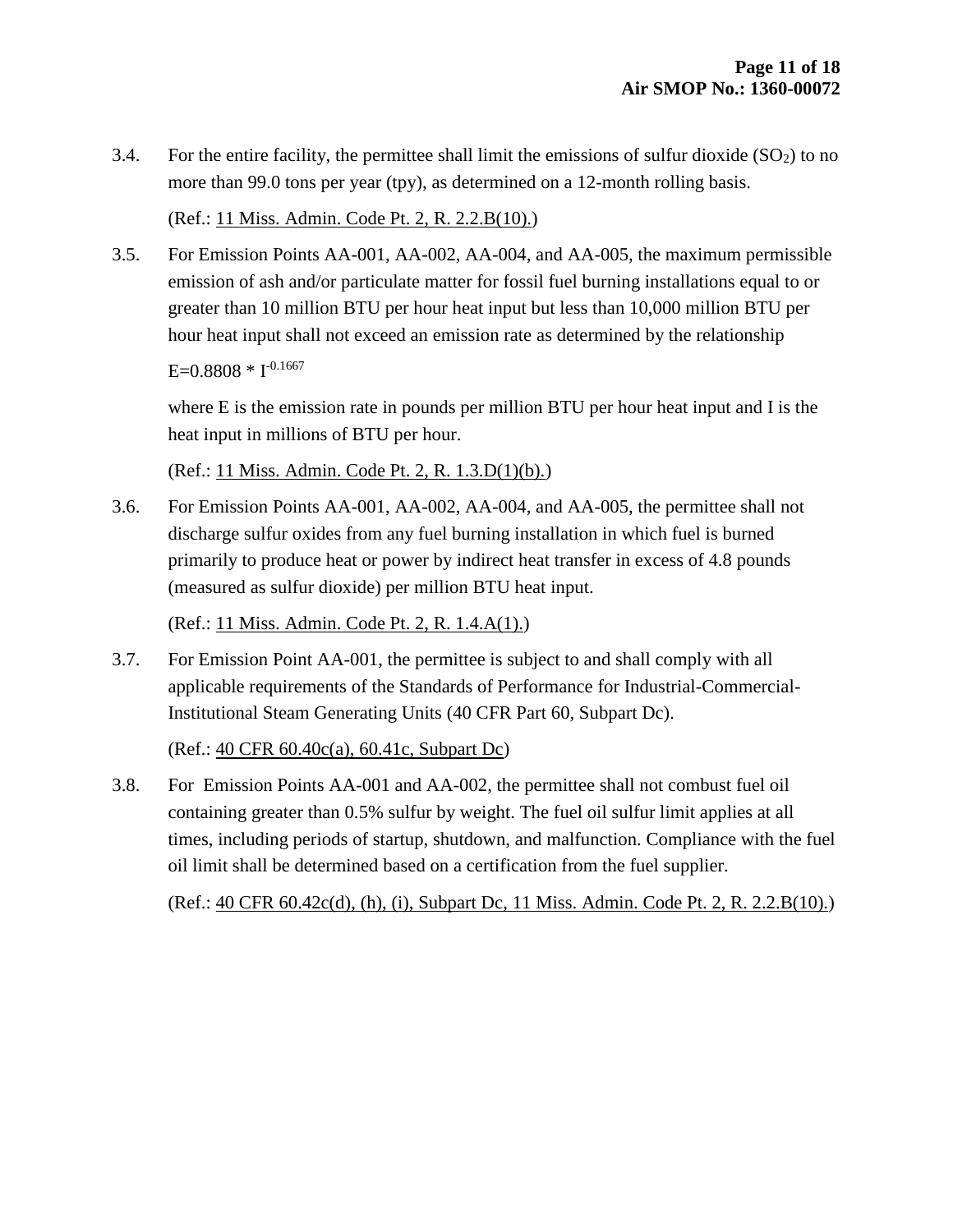3.9. For Emission Points AA-001, AA-002, and AA-005, the permittee is potentially subject to and would be required to meet all applicable requirements of the National Emission Standards for Hazardous Air Pollutants for Industrial, Commercial, and Institutional Boilers Area Source (40 CFR 63, Subpart JJJJJJ).

Emission Points AA-001 and AA-002 are defined as existing duel-fuel fired boilers, meeting the definition of gas-fired boilers, 40 CFR 63.11237. Emissions Points AA-001 and AA-002 are only considered affected sources, 40 CFR 63.11194, if the facility performs a fuel switch. Emission Point AA-001 and AA-002 can burn distillate fuels only during periods of gas curtailment, gas supply interruption, startups, or for periodic testing, maintenance, or operator training on liquid fuel. If Emissions Points AA-001 and/or AA-002 switches from gas-fired subcategory to oil-fired subcategory, the facility must provide a notice to MDEQ of the date upon which the fuel switch occurs within 30 days of the change (Condition 6.4). If Emission Points AA-001 and/or AA-002 switches subcategories, the permittee must comply with all applicable requirements of Subpart JJJJJJ.

Emission Point AA-005 is a temporary boiler and not subject to Subpart JJJJJJ.

(Ref.: 40 CFR Part 63.11237, 63.11195(h), Subpart JJJJJJ)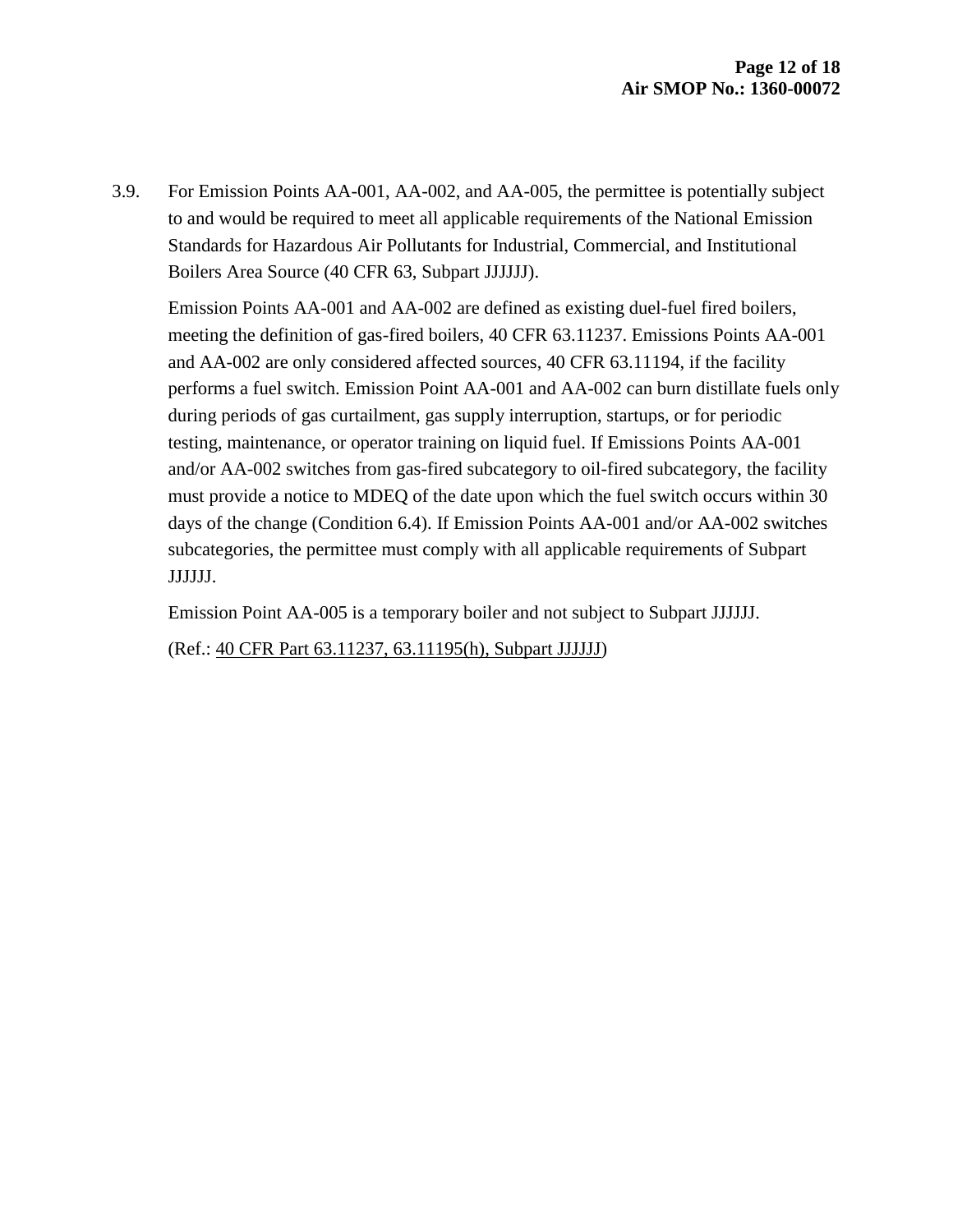3.10. For Emission Point AA-005, the permittee shall comply with the definition of a temporary boiler as listed in the Standards of Performance for Industrial-Commercial-Institutional Steam Generating Units (40 CFR Part 60, Subpart Dc). A temporary boilers is defined as the following:

A steam generating unit that combusts natural gas or distillate oil with a potential  $SO<sub>2</sub>$  emissions rate no greater than 26 ng/J (0.060 lb/MMBtu), and the unit is designed to, and is capable of, being carried or moved from one location to another by means of, for example, wheels, skids, carrying handles, dollies, trailers, or platforms. A steam generating unit is not a temporary boiler if any one of the following conditions exists:

- a) The equipment is attached to a foundation.
- b) The steam generating unit or a replacement remains at a location for more than 180 consecutive days. Any temporary boiler that replaces a temporary boiler at a location and performs the same or similar function will be included in calculating the consecutive time period.
- c) The equipment is moved from one location to another in an attempt to circumvent the residence time requirements of this definition.

(Ref.: 40 CFR Part 60.40c(a), (i), 60.41c, Subpart Dc)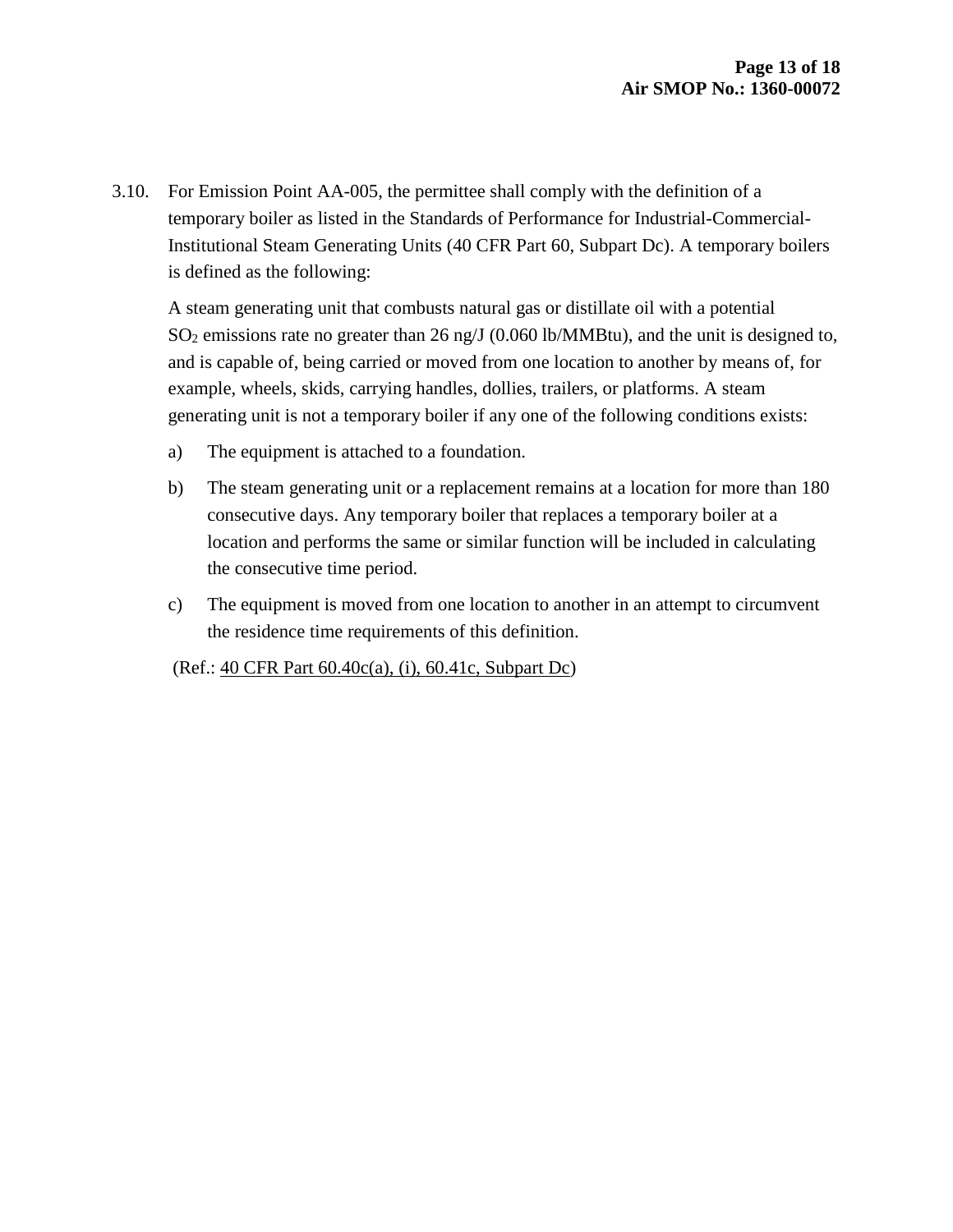# **SECTION 4 WORK PRACTICES**

*This Section was intentionally left blank.*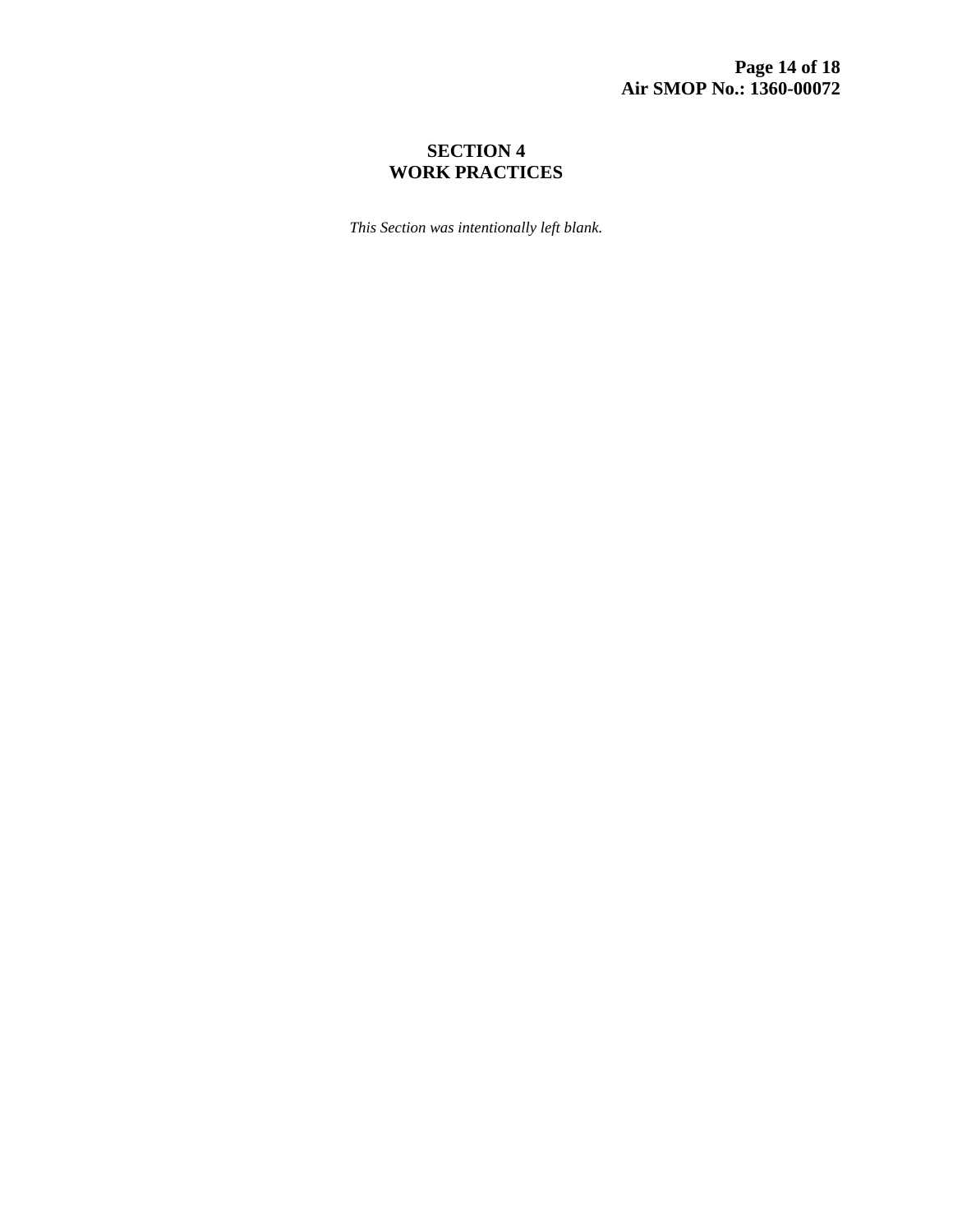| <b>Emission</b><br>Point         | <b>Applicable Requirement</b>                                                                                | <b>Condition</b><br>Number(s) | Pollutant/<br><b>Parameter</b> | <b>Monitoring/Recordkeeping</b><br>Requirement          |
|----------------------------------|--------------------------------------------------------------------------------------------------------------|-------------------------------|--------------------------------|---------------------------------------------------------|
| Facility-<br>Wide                | 11 Miss. Admin. Code Pt. 2, R. 2.9.                                                                          | 5.1                           | Recordkeeping                  | Maintain records for a minimum of 5 years.              |
|                                  | 11 Miss. Admin. Code Pt. 2, R. 2.2.B(11).                                                                    | 5.2                           | SO <sub>2</sub>                | Recordkeeping Requirement                               |
| $AA-001$<br>$AA-002$<br>$AA-005$ | 40 CFR $60.44c(h)$ , $60.48c(f)(11)$ , Subpart Dc,<br>11 Miss. Admin. Code Pt. 2, R. 2.2.B(11).              | 5.3                           | Fuel<br>Requirements           | <b>Fuel Certification Record keeping</b><br>Requirement |
|                                  | 40 CFR $60.48c(g)(1)$ , Subpart Dc,<br>11 Miss. Admin. Code Pt. 2, R. 2.2.B(11).                             | 5.4                           | Fuel<br>Recordkeeping          | Record the amount of fuel combusted.                    |
| $AA-005$                         | 40 CFR 60.41c, Subpart Dc,<br>40 CFR 63.111237, Subpart JJJJJJ,<br>11 Miss. Admin. Code Pt. 2, R. 2.2.B(11). | 5.5                           | SO <sub>2</sub>                | Recordkeeping Requirement                               |

## **SECTION 5 MONITORING AND RECORDKEEPING REQUIREMENTS**

5.1. For the entire facility, the permittee shall retain all required records, monitoring data, supporting information and reports for a period of at least five (5) years from the date of the monitoring sample, measurement, report, or application. Support information includes all calibration and maintenance records, all original strip-chart recordings or other data for continuous monitoring instrumentation, and copies of all reports required by this permit. Copies of such records shall be submitted to MDEQ as required by Applicable Rules and Regulations or this permit upon request.

(Ref.: 11 Miss. Admin. Code Pt. 2, R. 2.9.)

5.2. For the entire facility, the permittee shall demonstrate compliance with Condition 3.4 by keeping a record of the calculated  $SO_2$  emissions (tpy), as determined on a 12-month rolling basis. The SO<sub>2</sub> emissions shall be calculated using specific manufacturer's guaranteed rates. If manufacturer's guaranteed rates are not available, then applicable emission factors from EPA's AP-42 Section 1 shall be utilized.

(Ref.: 11 Miss. Admin. Code Pt. 2, R. 2.2.B(11).)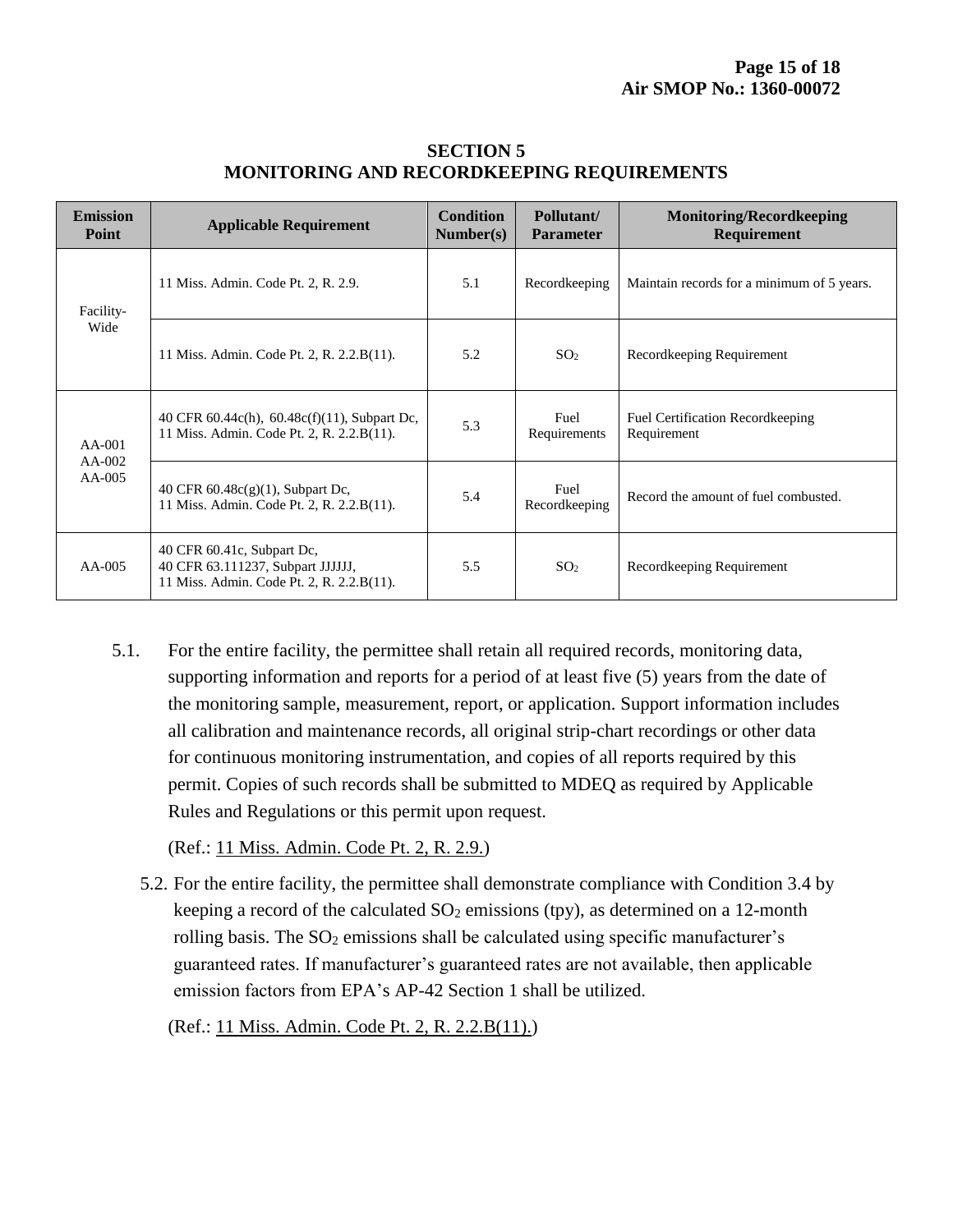- 5.3. For Emission Points AA-001, AA-002, and AA-005, the permittee shall demonstrate compliance with Condition 3.8 by keeping a record of the fuel certification for each fuel oil combusted, and note the reason the fuel oil was combusted. Fuel supplier certification shall include the following information:
	- a) The name of the oil supplier.
	- b) A statement from the oil supplier that the oil complies with the specifications under the definition of distillate oil in 40 CFR 60.41c.
	- c) The sulfur content or maximum sulfur content of the oil.

(Ref.: 40 CFR 60.44c(h), 60.48c(f)(11), Subpart Dc, 11 Miss. Admin. Code Pt. 2, R.  $2.2.B(11).$ 

5.4. For Emission Point AA-001, AA-002, and AA-005, the permittee shall record and maintain records of the amount of each fuel combusted during each operating day.

(Ref.: 40 CFR 60.48c(g)(1), Subpart Dc, 11 Miss. Admin. Code Pt. 2, R. 2.2.B(11).)

5.5. For Emission Point AA-005, the permittee shall demonstrate compliance with Condition 3.10 by keeping a log of when the temporary boiler is brought on site, the consecutive days the emission point is on site, when the temporary boiler is removed and a certification statement that the boiler meets the definition of a temporary boiler in accordance with Condition 3.9.

(Ref.: 40 CFR 60.41c, Subpart Dc, 40 CFR 63.111237, Subpart JJJJJJ, 11 Miss. Admin. Code Pt. 2, R. 2.2.B(11).)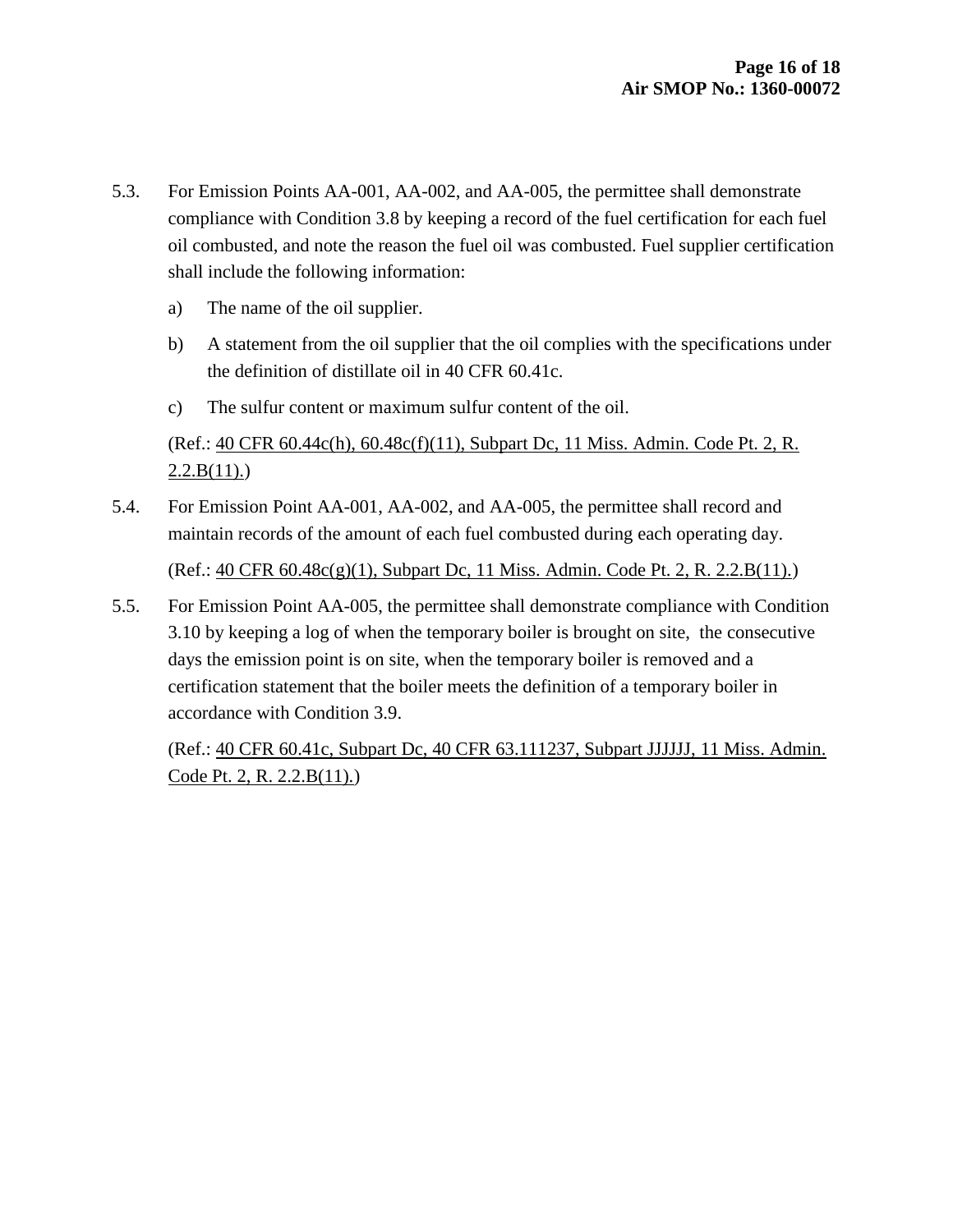| <b>Emission</b><br>Point | <b>Applicable Requirement</b>                                                         | <b>Condition</b><br>Number(s) | <b>Reporting Requirement</b>                                                     |  |
|--------------------------|---------------------------------------------------------------------------------------|-------------------------------|----------------------------------------------------------------------------------|--|
| Facility-Wide            | 40 CFR 60.48c(j), Subpart Dc,<br>11 Miss. Admin. Code Pt. 2, R. 2.2.B(11).            | 6.1                           | Report permit deviations within five (5) working days.                           |  |
|                          |                                                                                       | 6.2                           | All documents submitted to MDEO shall be certified by a<br>Responsible Official. |  |
|                          |                                                                                       | 6.3                           | Submit certified semiannual monitoring report.                                   |  |
| $AA-001$<br>$AA-002$     | 40 CFR Part 63.11225(g), Subpart JJJJJJ,<br>11 Miss. Admin. Code Pt. 2, R. 2.2.B(11). | 6.4                           | <b>Notification Requirement</b>                                                  |  |

# **SECTION 6 REPORTING REQUIREMENTS**

6.1. For the entire facility, except as otherwise specified herein, the permittee shall report all deviations from permit requirements, including those attributable to upsets, the probable cause of such deviations, and any corrective actions or preventive measures taken. Said report shall be made within five (5) working days of the time the deviation began.

(Ref.: 11 Miss. Admin. Code Pt. 2, R. 2.2.B(11).)

6.2. For the entire facility, any document required by this permit to be submitted to MDEQ shall contain a certification signed by a responsible official stating that, based on information and belief formed after reasonable inquiry, the statements and information in the document are true, accurate and complete.

(Ref.: 11 Miss. Admin. Code Pt. 2, R. 2.2.B(11).)

6.3. For the entire facility, the permittee shall submit a certified semiannual Synthetic Minor monitoring report. The reporting periods will be from January  $1<sup>st</sup>$  through June  $30<sup>th</sup>$  and from July  $1<sup>st</sup>$  through December  $31<sup>st</sup>$ . Compliance reports shall be postmarked no later than the  $30<sup>th</sup>$  of January or the  $30<sup>th</sup>$  of July for the preceding semiannual reporting period. The reports shall address any required monitoring or recordkeeping specified in Conditions 5.2, 5.3, 5.4, and 5.5. All instances of deviations from permit requirements must be clearly identified in the report. Where no monitoring data is required to be reported and/or there are no deviations to report, the report shall contain the appropriate negative declaration.

(Ref.: 40 CFR 60.48c(j), Subpart Dc, 11 Miss. Admin. Code Pt. 2, R. 2.2.B(11).)